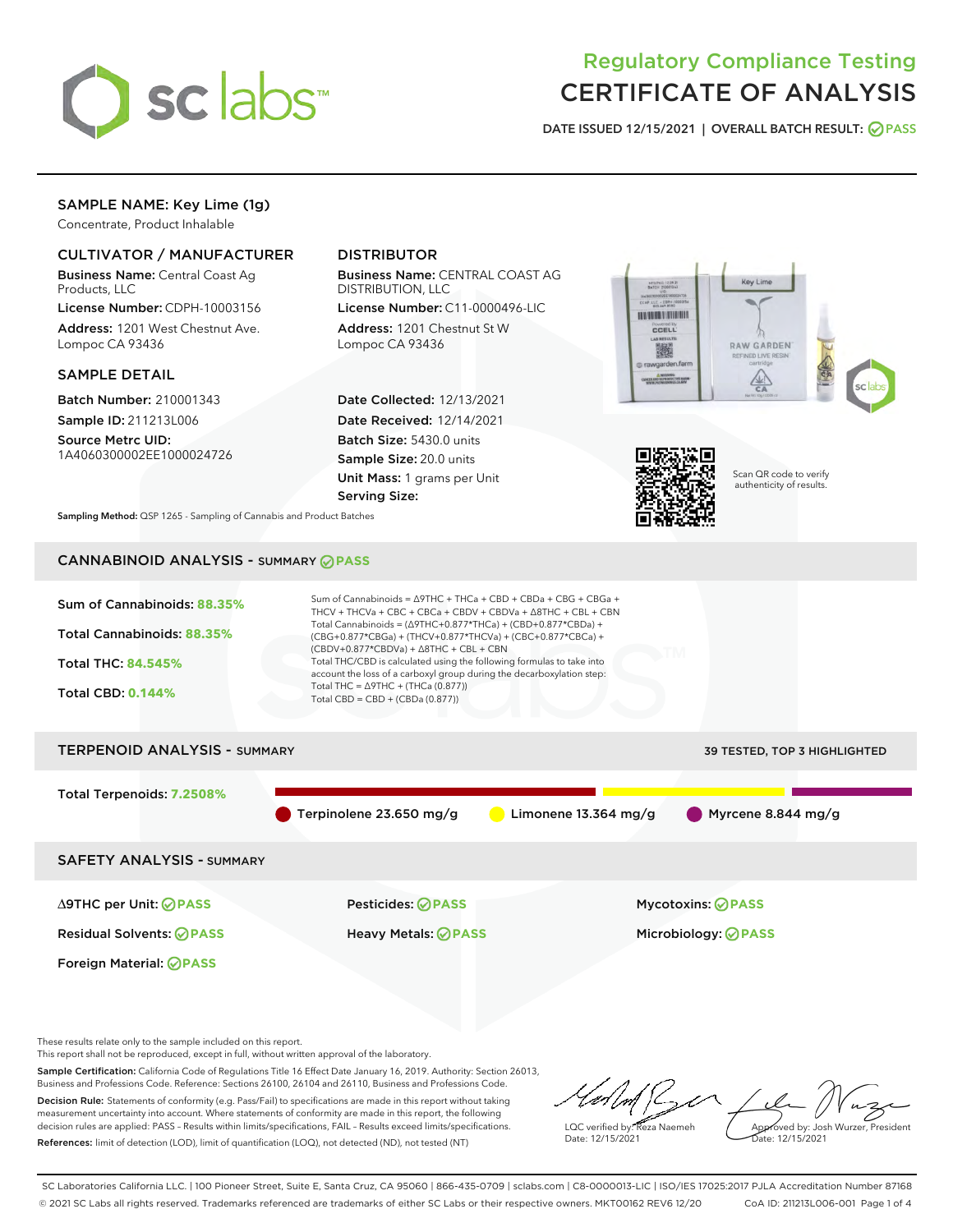



KEY LIME (1G) | DATE ISSUED 12/15/2021 | OVERALL BATCH RESULT:  $\bigcirc$  PASS

#### CANNABINOID TEST RESULTS - 12/14/2021 2 PASS

Tested by high-performance liquid chromatography with diode-array detection (HPLC-DAD). **Method:** QSP 1157 - Analysis of Cannabinoids by HPLC-DAD

#### TOTAL CANNABINOIDS: **88.35%**

Total Cannabinoids (Total THC) + (Total CBD) + (Total CBG) + (Total THCV) + (Total CBC) + (Total CBDV) + ∆8THC + CBL + CBN

TOTAL THC: **84.545%** Total THC (∆9THC+0.877\*THCa)

TOTAL CBD: **0.144%**

Total CBD (CBD+0.877\*CBDa)

TOTAL CBG: 2.458% Total CBG (CBG+0.877\*CBGa)

TOTAL THCV: 0.76% Total THCV (THCV+0.877\*THCVa)

TOTAL CBC: ND Total CBC (CBC+0.877\*CBCa)

TOTAL CBDV: ND Total CBDV (CBDV+0.877\*CBDVa)

| <b>COMPOUND</b>  | LOD/LOQ<br>(mg/g)          | <b>MEASUREMENT</b><br><b>UNCERTAINTY</b><br>(mg/g) | <b>RESULT</b><br>(mg/g) | <b>RESULT</b><br>(%) |
|------------------|----------------------------|----------------------------------------------------|-------------------------|----------------------|
| <b>A9THC</b>     | 0.06 / 0.26                | ±29.083                                            | 845.45                  | 84.545               |
| <b>CBG</b>       | 0.06/0.19                  | ±0.968                                             | 24.58                   | 2.458                |
| <b>THCV</b>      | 0.1 / 0.2                  | ±0.38                                              | 7.6                     | 0.76                 |
| $\triangle$ 8THC | 0.1/0.4                    | ±0.18                                              | 2.2                     | 0.22                 |
| <b>CBN</b>       | 0.1 / 0.3                  | ±0.14                                              | 2.2                     | 0.22                 |
| <b>CBD</b>       | 0.07/0.29                  | ±0.067                                             | 1.44                    | 0.144                |
| <b>THCa</b>      | 0.05/0.14                  | N/A                                                | <b>ND</b>               | <b>ND</b>            |
| <b>THCVa</b>     | 0.07/0.20                  | N/A                                                | <b>ND</b>               | <b>ND</b>            |
| <b>CBDa</b>      | 0.02/0.19                  | N/A                                                | <b>ND</b>               | <b>ND</b>            |
| <b>CBDV</b>      | 0.04/0.15                  | N/A                                                | <b>ND</b>               | <b>ND</b>            |
| <b>CBDVa</b>     | 0.03/0.53                  | N/A                                                | <b>ND</b>               | <b>ND</b>            |
| <b>CBGa</b>      | 0.1/0.2                    | N/A                                                | <b>ND</b>               | <b>ND</b>            |
| <b>CBL</b>       | 0.06 / 0.24                | N/A                                                | <b>ND</b>               | <b>ND</b>            |
| <b>CBC</b>       | 0.2 / 0.5                  | N/A                                                | <b>ND</b>               | <b>ND</b>            |
| <b>CBCa</b>      | 0.07 / 0.28                | N/A                                                | <b>ND</b>               | <b>ND</b>            |
|                  | <b>SUM OF CANNABINOIDS</b> |                                                    | 883.5 mg/g              | 88.35%               |

#### **UNIT MASS: 1 grams per Unit**

| ∆9THC per Unit                         | 1120 per-package limit | 845.45 mg/unit  | <b>PASS</b> |
|----------------------------------------|------------------------|-----------------|-------------|
| <b>Total THC per Unit</b>              |                        | 845.45 mg/unit  |             |
| <b>CBD per Unit</b>                    |                        | $1.44$ mg/unit  |             |
| <b>Total CBD per Unit</b>              |                        | $1.44$ mg/unit  |             |
| <b>Sum of Cannabinoids</b><br>per Unit |                        | 883.5 mg/unit   |             |
| <b>Total Cannabinoids</b><br>per Unit  |                        | $883.5$ mg/unit |             |

#### TERPENOID TEST RESULTS - 12/15/2021

Terpene analysis utilizing gas chromatography-flame ionization detection (GC-FID). **Method:** QSP 1192 - Analysis of Terpenoids by GC-FID

| <b>COMPOUND</b>         | LOD/LOQ<br>(mg/g)    | <b>MEASUREMENT</b><br><b>UNCERTAINTY</b><br>(mg/g) | <b>RESULT</b><br>(mg/g)                         | <b>RESULT</b><br>(%) |
|-------------------------|----------------------|----------------------------------------------------|-------------------------------------------------|----------------------|
| Terpinolene             | 0.008 / 0.026        | ±0.4848                                            | 23.650                                          | 2.3650               |
| Limonene                | 0.005 / 0.016        | ±0.1911                                            | 13.364                                          | 1.3364               |
| <b>Myrcene</b>          | 0.008 / 0.025        | ±0.1141                                            | 8.844                                           | 0.8844               |
| $\alpha$ Pinene         | 0.005 / 0.017        | ±0.0516                                            | 6.004                                           | 0.6004               |
| $\beta$ Caryophyllene   | 0.004 / 0.012        | ±0.1740                                            | 4.887                                           | 0.4887               |
| Ocimene                 | 0.011 / 0.038        | ±0.1517                                            | 4.725                                           | 0.4725               |
| $\beta$ Pinene          | 0.004 / 0.014        | ±0.0525                                            | 4.567                                           | 0.4567               |
| $\alpha$ Humulene       | 0.009 / 0.029        | ±0.0385                                            | 1.200                                           | 0.1200               |
| $\alpha$ Phellandrene   | 0.006 / 0.020        | ±0.0116                                            | 0.851                                           | 0.0851               |
| $\alpha$ Terpinene      | 0.005 / 0.017        | ±0.0104                                            | 0.701                                           | 0.0701               |
| 3 Carene                | 0.005 / 0.018        | ±0.0095                                            | 0.667                                           | 0.0667               |
| Fenchol                 | 0.010 / 0.034        | ±0.0233                                            | 0.603                                           | 0.0603               |
| Linalool                | 0.009 / 0.032        | ±0.0224                                            | 0.590                                           | 0.0590               |
| $\gamma$ Terpinene      | 0.006 / 0.018        | ±0.0081                                            | 0.471                                           | 0.0471               |
| <b>Terpineol</b>        | 0.016 / 0.055        | ±0.0283                                            | 0.461                                           | 0.0461               |
| Camphene                | 0.005 / 0.015        | ±0.0031                                            | 0.272                                           | 0.0272               |
| trans-ß-Farnesene       | 0.008 / 0.025        | ±0.0048                                            | 0.136                                           | 0.0136               |
| <b>Borneol</b>          | 0.005 / 0.016        | ±0.0053                                            | 0.127                                           | 0.0127               |
| Eucalyptol              | 0.006 / 0.018        | ±0.0022                                            | 0.086                                           | 0.0086               |
| Fenchone                | 0.009 / 0.028        | ±0.0024                                            | 0.081                                           | 0.0081               |
| p-Cymene                | 0.005 / 0.016        | ±0.0019                                            | 0.071                                           | 0.0071               |
| Sabinene                | 0.004 / 0.014        | ±0.0008                                            | 0.063                                           | 0.0063               |
| Sabinene Hydrate        | 0.006 / 0.022        | ±0.0017                                            | 0.044                                           | 0.0044               |
| Nerolidol               | 0.009 / 0.028        | ±0.0027                                            | 0.043                                           | 0.0043               |
| Camphor                 | 0.006 / 0.019        | N/A                                                | <loq< th=""><th><loq< th=""></loq<></th></loq<> | <loq< th=""></loq<>  |
| Valencene               | <i>0.009 / 0.030</i> | N/A                                                | <loq< th=""><th><loq< th=""></loq<></th></loq<> | <loq< th=""></loq<>  |
| Caryophyllene<br>Oxide  | 0.010 / 0.033        | N/A                                                | <loq< th=""><th><loq< th=""></loq<></th></loq<> | <loq< th=""></loq<>  |
| Guaiol                  | 0.009 / 0.030        | N/A                                                | <loq< th=""><th><loq< th=""></loq<></th></loq<> | <loq< th=""></loq<>  |
| $\alpha$ Bisabolol      | 0.008 / 0.026        | N/A                                                | <loq< th=""><th><loq< th=""></loq<></th></loq<> | <loq< th=""></loq<>  |
| (-)-Isopulegol          | 0.005 / 0.016        | N/A                                                | ND                                              | ND.                  |
| Isoborneol              | 0.004 / 0.012        | N/A                                                | ND                                              | ND                   |
| Menthol                 | 0.008 / 0.025        | N/A                                                | <b>ND</b>                                       | ND                   |
| Nerol                   | 0.003 / 0.011        | N/A                                                | <b>ND</b>                                       | ND                   |
| Citronellol             | 0.003 / 0.010        | N/A                                                | ND                                              | ND                   |
| R-(+)-Pulegone          | 0.003 / 0.011        | N/A                                                | ND                                              | ND                   |
| Geraniol                | 0.002 / 0.007        | N/A                                                | ND                                              | ND                   |
| <b>Geranyl Acetate</b>  | 0.004 / 0.014        | N/A                                                | ND                                              | ND                   |
| $\alpha$ Cedrene        | 0.005 / 0.016        | N/A                                                | ND                                              | ND                   |
| Cedrol                  | 0.008 / 0.027        | N/A                                                | <b>ND</b>                                       | ND                   |
| <b>TOTAL TERPENOIDS</b> |                      |                                                    | 72.508 mg/g                                     | 7.2508%              |

SC Laboratories California LLC. | 100 Pioneer Street, Suite E, Santa Cruz, CA 95060 | 866-435-0709 | sclabs.com | C8-0000013-LIC | ISO/IES 17025:2017 PJLA Accreditation Number 87168 © 2021 SC Labs all rights reserved. Trademarks referenced are trademarks of either SC Labs or their respective owners. MKT00162 REV6 12/20 CoA ID: 211213L006-001 Page 2 of 4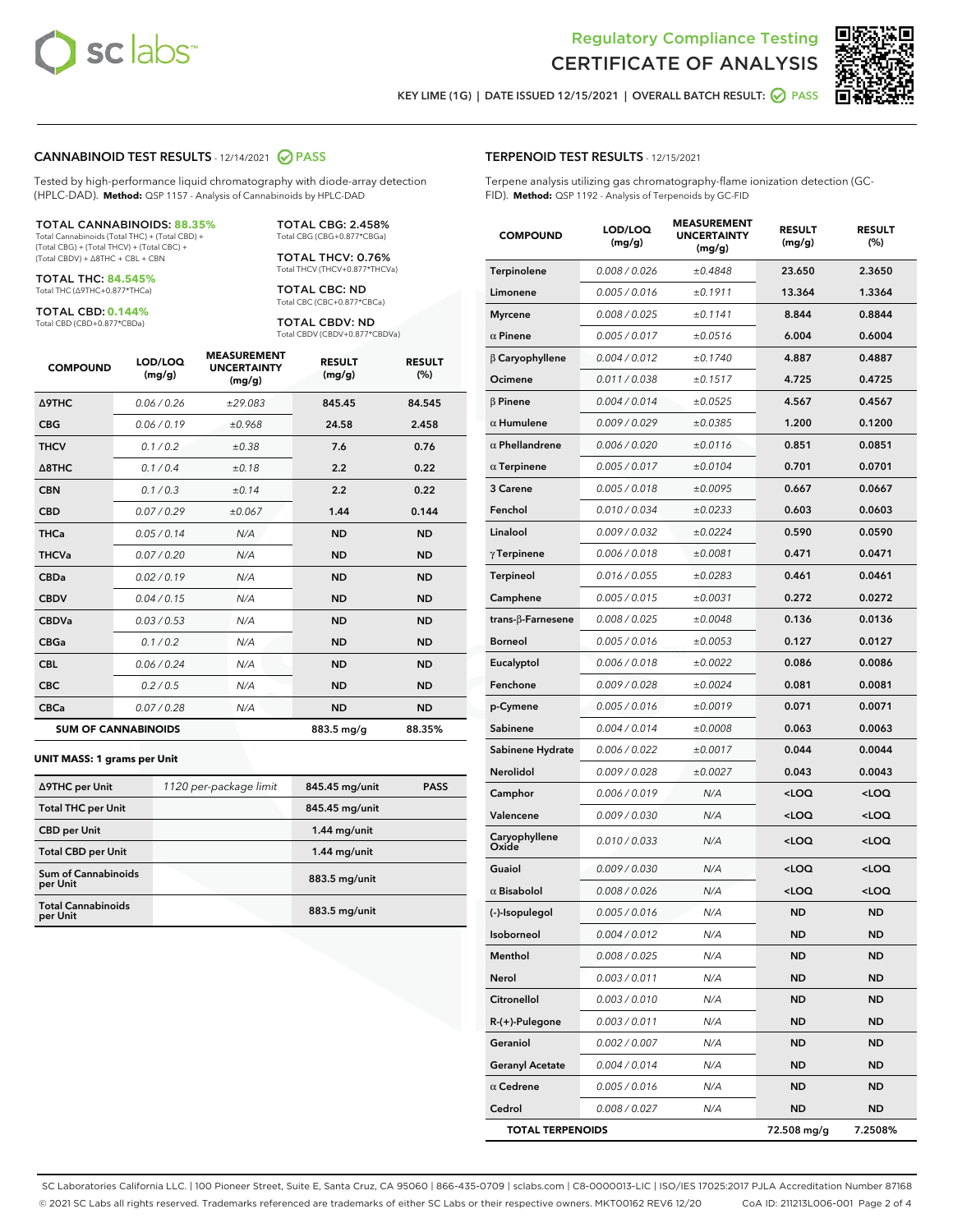



KEY LIME (1G) | DATE ISSUED 12/15/2021 | OVERALL BATCH RESULT: O PASS

## CATEGORY 1 PESTICIDE TEST RESULTS - 12/15/2021 2 PASS

Pesticide and plant growth regulator analysis utilizing high-performance liquid chromatography-mass spectrometry (HPLC-MS) or gas chromatography-mass spectrometry (GC-MS). \*GC-MS utilized where indicated. **Method:** QSP 1212 - Analysis of Pesticides and Mycotoxins by LC-MS or QSP 1213 - Analysis of Pesticides by GC-MS

| <b>COMPOUND</b>             | LOD/LOQ<br>$(\mu g/g)$ | <b>ACTION</b><br><b>LIMIT</b><br>$(\mu g/g)$ | <b>MEASUREMENT</b><br><b>UNCERTAINTY</b><br>$(\mu g/g)$ | <b>RESULT</b><br>$(\mu g/g)$ | <b>RESULT</b> |
|-----------------------------|------------------------|----------------------------------------------|---------------------------------------------------------|------------------------------|---------------|
| Aldicarb                    | 0.03 / 0.08            | $\ge$ LOD                                    | N/A                                                     | <b>ND</b>                    | <b>PASS</b>   |
| Carbofuran                  | 0.02 / 0.05            | $\ge$ LOD                                    | N/A                                                     | <b>ND</b>                    | <b>PASS</b>   |
| Chlordane*                  | 0.03 / 0.08            | $\ge$ LOD                                    | N/A                                                     | <b>ND</b>                    | <b>PASS</b>   |
| Chlorfenapyr*               | 0.03/0.10              | $\ge$ LOD                                    | N/A                                                     | <b>ND</b>                    | <b>PASS</b>   |
| Chlorpyrifos                | 0.02 / 0.06            | $\ge$ LOD                                    | N/A                                                     | <b>ND</b>                    | <b>PASS</b>   |
| Coumaphos                   | 0.02 / 0.07            | $\ge$ LOD                                    | N/A                                                     | <b>ND</b>                    | <b>PASS</b>   |
| Daminozide                  | 0.02 / 0.07            | $\ge$ LOD                                    | N/A                                                     | <b>ND</b>                    | <b>PASS</b>   |
| <b>DDVP</b><br>(Dichlorvos) | 0.03/0.09              | $\ge$ LOD                                    | N/A                                                     | <b>ND</b>                    | <b>PASS</b>   |
| Dimethoate                  | 0.03 / 0.08            | $\ge$ LOD                                    | N/A                                                     | <b>ND</b>                    | <b>PASS</b>   |
| Ethoprop(hos)               | 0.03/0.10              | $\ge$ LOD                                    | N/A                                                     | <b>ND</b>                    | <b>PASS</b>   |
| Etofenprox                  | 0.02/0.06              | $>$ LOD                                      | N/A                                                     | <b>ND</b>                    | <b>PASS</b>   |
| Fenoxycarb                  | 0.03 / 0.08            | $>$ LOD                                      | N/A                                                     | <b>ND</b>                    | <b>PASS</b>   |
| Fipronil                    | 0.03 / 0.08            | $>$ LOD                                      | N/A                                                     | <b>ND</b>                    | <b>PASS</b>   |
| Imazalil                    | 0.02 / 0.06            | $\ge$ LOD                                    | N/A                                                     | <b>ND</b>                    | <b>PASS</b>   |
| <b>Methiocarb</b>           | 0.02 / 0.07            | $\ge$ LOD                                    | N/A                                                     | <b>ND</b>                    | <b>PASS</b>   |
| Methyl<br>parathion         | 0.03/0.10              | $\ge$ LOD                                    | N/A                                                     | <b>ND</b>                    | <b>PASS</b>   |
| <b>Mevinphos</b>            | 0.03/0.09              | $\ge$ LOD                                    | N/A                                                     | <b>ND</b>                    | <b>PASS</b>   |
| Paclobutrazol               | 0.02 / 0.05            | $\ge$ LOD                                    | N/A                                                     | <b>ND</b>                    | <b>PASS</b>   |
| Propoxur                    | 0.03/0.09              | $\ge$ LOD                                    | N/A                                                     | <b>ND</b>                    | <b>PASS</b>   |
| Spiroxamine                 | 0.03 / 0.08            | $\ge$ LOD                                    | N/A                                                     | <b>ND</b>                    | <b>PASS</b>   |
| Thiacloprid                 | 0.03/0.10              | $\ge$ LOD                                    | N/A                                                     | <b>ND</b>                    | <b>PASS</b>   |

#### CATEGORY 2 PESTICIDE TEST RESULTS - 12/15/2021 @ PASS

| <b>COMPOUND</b>          | LOD/LOO<br>$(\mu g/g)$ | <b>ACTION</b><br>LIMIT<br>$(\mu g/g)$ | <b>MEASUREMENT</b><br><b>UNCERTAINTY</b><br>$(\mu g/g)$ | <b>RESULT</b><br>$(\mu g/g)$ | <b>RESULT</b> |  |
|--------------------------|------------------------|---------------------------------------|---------------------------------------------------------|------------------------------|---------------|--|
| Abamectin                | 0.03/0.10              | 0.1                                   | N/A                                                     | <b>ND</b>                    | <b>PASS</b>   |  |
| Acephate                 | 0.02/0.07              | 0.1                                   | N/A                                                     | <b>ND</b>                    | <b>PASS</b>   |  |
| Acequinocyl              | 0.02/0.07              | 0.1                                   | N/A                                                     | <b>ND</b>                    | <b>PASS</b>   |  |
| Acetamiprid              | 0.02 / 0.05            | 0.1                                   | N/A                                                     | <b>ND</b>                    | <b>PASS</b>   |  |
| Azoxystrobin             | 0.02/0.07              | 0.1                                   | N/A                                                     | <b>ND</b>                    | <b>PASS</b>   |  |
| <b>Bifenazate</b>        | 0.01 / 0.04            | 0.1                                   | N/A                                                     | <b>ND</b>                    | <b>PASS</b>   |  |
| <b>Bifenthrin</b>        | 0.02/0.05              | 3                                     | N/A                                                     | <b>ND</b>                    | <b>PASS</b>   |  |
| <b>Boscalid</b>          | 0.03/0.09              | 0.1                                   | N/A                                                     | <b>ND</b>                    | <b>PASS</b>   |  |
| Captan                   | 0.19/0.57              | 0.7                                   | N/A                                                     | <b>ND</b>                    | <b>PASS</b>   |  |
| Carbaryl                 | 0.02/0.06              | 0.5                                   | N/A                                                     | <b>ND</b>                    | <b>PASS</b>   |  |
| Chlorantranilip-<br>role | 0.04/0.12              | 10                                    | N/A                                                     | <b>ND</b>                    | <b>PASS</b>   |  |
| Clofentezine             | 0.03/0.09              | 0.1                                   | N/A                                                     | <b>ND</b>                    | <b>PASS</b>   |  |

## CATEGORY 2 PESTICIDE TEST RESULTS - 12/15/2021 continued

| <b>COMPOUND</b>               | LOD/LOQ<br>(µg/g) | <b>ACTION</b><br>LIMIT<br>$(\mu g/g)$ | <b>MEASUREMENT</b><br><b>UNCERTAINTY</b><br>(µg/g) | <b>RESULT</b><br>(µg/g) | <b>RESULT</b> |
|-------------------------------|-------------------|---------------------------------------|----------------------------------------------------|-------------------------|---------------|
| Cyfluthrin                    | 0.12 / 0.38       | 2                                     | N/A                                                | ND                      | <b>PASS</b>   |
| Cypermethrin                  | 0.11 / 0.32       | $\mathbf{1}$                          | N/A                                                | ND                      | <b>PASS</b>   |
| Diazinon                      | 0.02 / 0.05       | 0.1                                   | N/A                                                | ND                      | <b>PASS</b>   |
| Dimethomorph                  | 0.03 / 0.09       | 2                                     | N/A                                                | ND                      | <b>PASS</b>   |
| Etoxazole                     | 0.02 / 0.06       | 0.1                                   | N/A                                                | ND                      | <b>PASS</b>   |
| Fenhexamid                    | 0.03 / 0.09       | 0.1                                   | N/A                                                | ND                      | <b>PASS</b>   |
| Fenpyroximate                 | 0.02 / 0.06       | 0.1                                   | N/A                                                | ND                      | <b>PASS</b>   |
| Flonicamid                    | 0.03 / 0.10       | 0.1                                   | N/A                                                | ND                      | <b>PASS</b>   |
| Fludioxonil                   | 0.03 / 0.10       | 0.1                                   | N/A                                                | ND                      | <b>PASS</b>   |
| Hexythiazox                   | 0.02 / 0.07       | 0.1                                   | N/A                                                | <b>ND</b>               | <b>PASS</b>   |
| Imidacloprid                  | 0.04 / 0.11       | 5                                     | N/A                                                | ND                      | <b>PASS</b>   |
| Kresoxim-methyl               | 0.02 / 0.07       | 0.1                                   | N/A                                                | ND                      | <b>PASS</b>   |
| Malathion                     | 0.03 / 0.09       | 0.5                                   | N/A                                                | ND                      | <b>PASS</b>   |
| Metalaxyl                     | 0.02 / 0.07       | $\overline{c}$                        | N/A                                                | <b>ND</b>               | <b>PASS</b>   |
| Methomyl                      | 0.03 / 0.10       | $\mathcal{I}$                         | N/A                                                | <b>ND</b>               | <b>PASS</b>   |
| Myclobutanil                  | 0.03 / 0.09       | 0.1                                   | N/A                                                | <b>ND</b>               | <b>PASS</b>   |
| Naled                         | 0.02 / 0.07       | 0.1                                   | N/A                                                | ND                      | <b>PASS</b>   |
| Oxamyl                        | 0.04 / 0.11       | 0.5                                   | N/A                                                | ND                      | PASS          |
| Pentachloronitro-<br>benzene* | 0.03 / 0.09       | 0.1                                   | N/A                                                | ND                      | <b>PASS</b>   |
| Permethrin                    | 0.04 / 0.12       | 0.5                                   | N/A                                                | <b>ND</b>               | <b>PASS</b>   |
| Phosmet                       | 0.03 / 0.10       | 0.1                                   | N/A                                                | <b>ND</b>               | <b>PASS</b>   |
| Piperonylbu-<br>toxide        | 0.02 / 0.07       | 3                                     | N/A                                                | ND                      | <b>PASS</b>   |
| Prallethrin                   | 0.03 / 0.08       | 0.1                                   | N/A                                                | <b>ND</b>               | <b>PASS</b>   |
| Propiconazole                 | 0.02 / 0.07       | 0.1                                   | N/A                                                | ND                      | <b>PASS</b>   |
| Pyrethrins                    | 0.04 / 0.12       | 0.5                                   | N/A                                                | ND                      | PASS          |
| Pyridaben                     | 0.02 / 0.07       | 0.1                                   | N/A                                                | ND                      | <b>PASS</b>   |
| Spinetoram                    | 0.02 / 0.07       | 0.1                                   | N/A                                                | ND                      | PASS          |
| Spinosad                      | 0.02 / 0.07       | 0.1                                   | N/A                                                | ND                      | PASS          |
| Spiromesifen                  | 0.02 / 0.05       | 0.1                                   | N/A                                                | <b>ND</b>               | <b>PASS</b>   |
| Spirotetramat                 | 0.02 / 0.06       | 0.1                                   | N/A                                                | ND                      | <b>PASS</b>   |
| Tebuconazole                  | 0.02 / 0.07       | 0.1                                   | N/A                                                | ND                      | PASS          |
| Thiamethoxam                  | 0.03 / 0.10       | 5                                     | N/A                                                | ND                      | <b>PASS</b>   |
| Trifloxystrobin               | 0.03 / 0.08       | 0.1                                   | N/A                                                | <b>ND</b>               | <b>PASS</b>   |

SC Laboratories California LLC. | 100 Pioneer Street, Suite E, Santa Cruz, CA 95060 | 866-435-0709 | sclabs.com | C8-0000013-LIC | ISO/IES 17025:2017 PJLA Accreditation Number 87168 © 2021 SC Labs all rights reserved. Trademarks referenced are trademarks of either SC Labs or their respective owners. MKT00162 REV6 12/20 CoA ID: 211213L006-001 Page 3 of 4